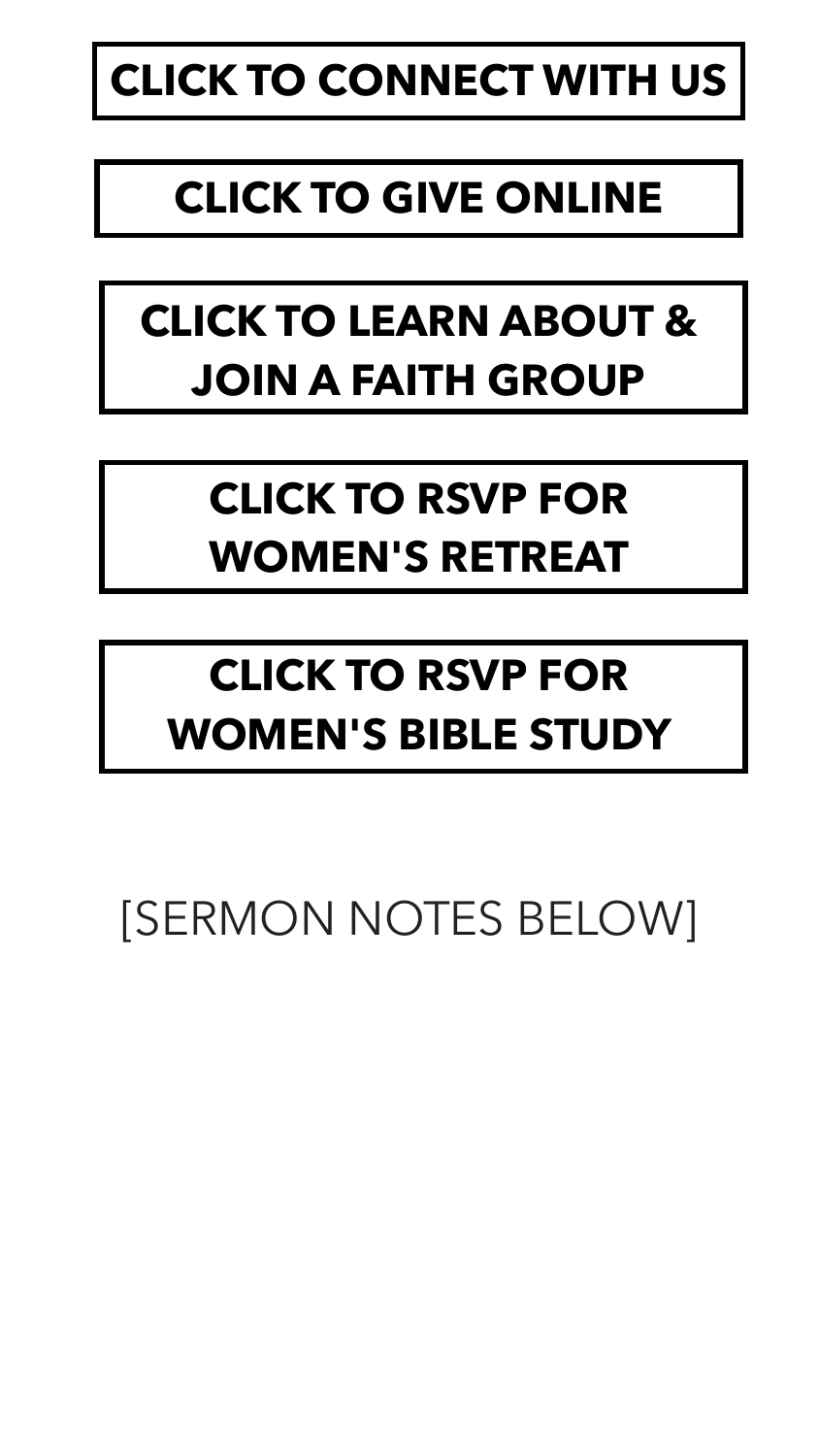### **SERMON NOTES Vision & Values** | Part 2 January 23, 2022

### WHAT WE BELIEVE

#### SCRIPTURE:

Psalms 19:7-9; 1 Cor. 2:13; 2 Tim. 2:15; 3:15-17; 2 Peter 1:20-21; John 10:35; Luke 16:17

#### GOD:

Matt. 28:19-20; Mark 12:29; John 1:1-18; 6:27; 15:26; 16:15; 20:28; Rom. 1:7; Acts 5:3-4, 9; 2 Cor. 13:14; 1 Peter 1:2

#### JESUS CHRIST:

Luke 24:23-40; John 14:18; Acts 1:1-11; Rom. 10:9,19; 1 Cor. 15:12 23,35-37; Heb. 4:14; 5:1-10; 13:5; 7:25; 8:1-2; 9:11-15, 24; 1 Peter 3:18, 22; 1 John 2:1

#### HOLY SPIRIT:

John 3:5-8; 14:16-17; 15:26-27; 16:7-14; Acts 1:8; Rom. 8:4, 14, 23-27; 1 Cor. 12; 14:21-22; 2 Cor. 12:7-9; Eph. 1:3; 3:16; 4:7-13; 30; 5:15-21; Gal. 5:16; 22-25; Heb. 2:3-4; 1 Peter 4:10-11; 2 Tim. 4:20; Eph. 1:13-14; 2 Cor. 1:22

#### MANKIND:

Gen. 1:26; 3:1-24; 6:5; Psalms 51:5; Jer. 17:9; Rom. 3:10-18; 5:12; Eph. 2:1-3